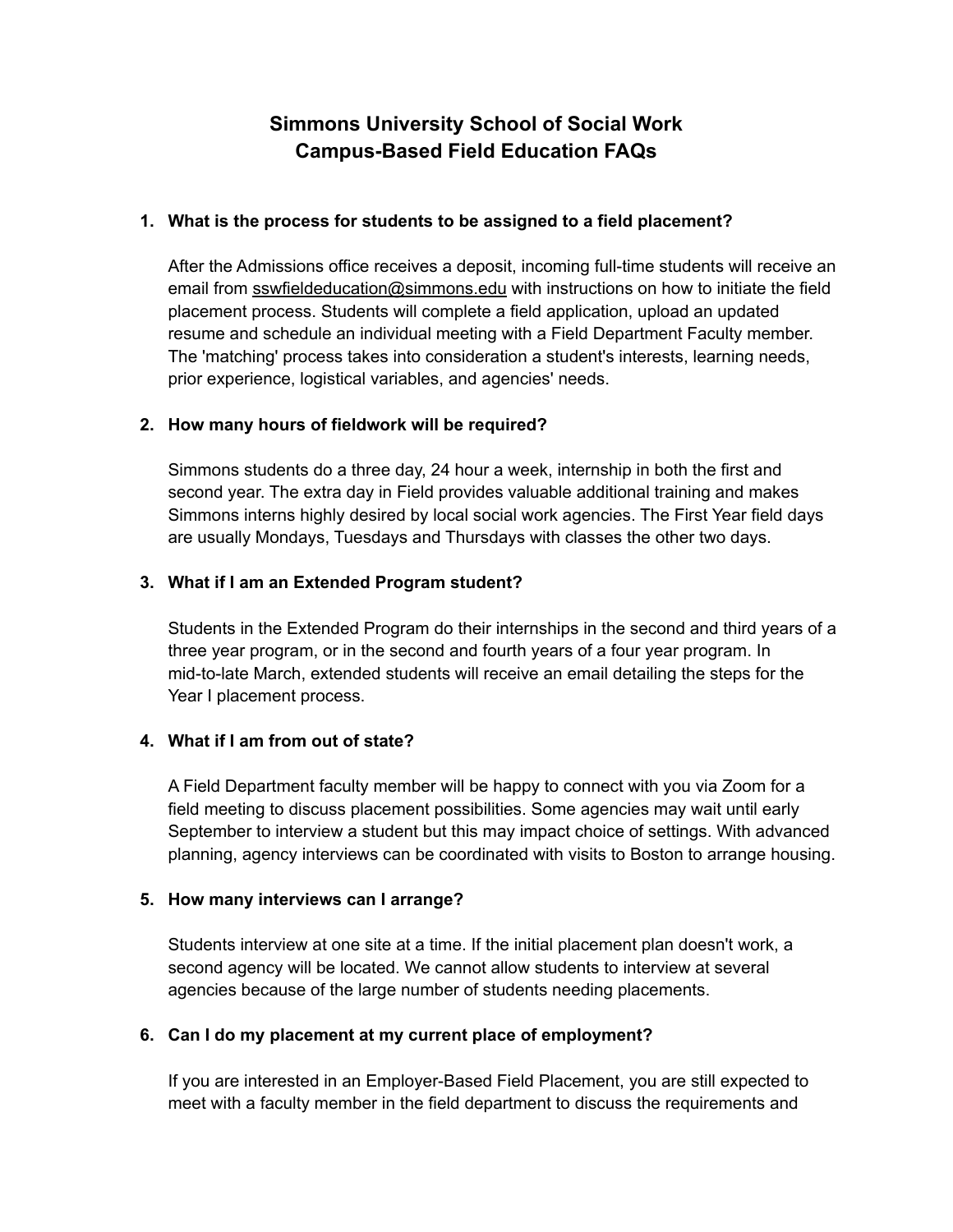approval process. You will need to fill out a separate Employer-Based Placement Application in collaboration with your agency (*that will be sent to you following your meeting with your Field Department faculty member)*.

## **7. Are there any paid field placements or stipends available?**

 Social work agencies rarely provide stipends and there are no paid placements. Small stipends are sometimes offered for special skills, like a second language, or in a new program.

## **8. Are there any evening or weekend placements?**

 Some agencies offer flexible hours but it is rare. Students should plan on normal agency business hours (9 - 5). An important part of learning is supervision and collaboration with staff and outside agencies that primarily occurs during the day.

# **9. If I have family or work obligations, can my fieldwork be adjusted to accommodate them?**

 You may need to consider the extended program since 3 field days and 4 classes cover a 40 hour week. Some classes are offered in the evening and during the summer but the field placement must be during normal weekday business hours. In our experience only flexible part-time jobs work out during the two internship years. We cannot guarantee you a field placement that allows you to maintain a full-time job.

# **10. If I have a B.S.W. will I have a different placement or placement schedule?**

 If you are accepted into the Advanced Standing program at Simmons, you will have one placement, three days (24 hours) per week, from early September through early August. The Field Department will collaborate with you to plan the best learning experience, taking into consideration your learning and career goals as well as your prior experience. We will identify appropriate placement options for you and you will interview at an agency prior to the confirmation of your placement. As your field placement ends in early August, you must be prepared to be in placement during the summer months. In thinking about placement possibilities, you should be aware that for various reasons some agencies are not able to accommodate interns during the summer, e.g., public schools.

#### **11. Do I need a car?**

 Though Boston has a good public transportation system (the 'T') many agencies require outreach or home visits to neighborhoods not easily accessed without a car. We cannot guarantee the type of agency requested will be T accessible. Students without cars may have to compromise their interests to be accommodated locally or near their homes.